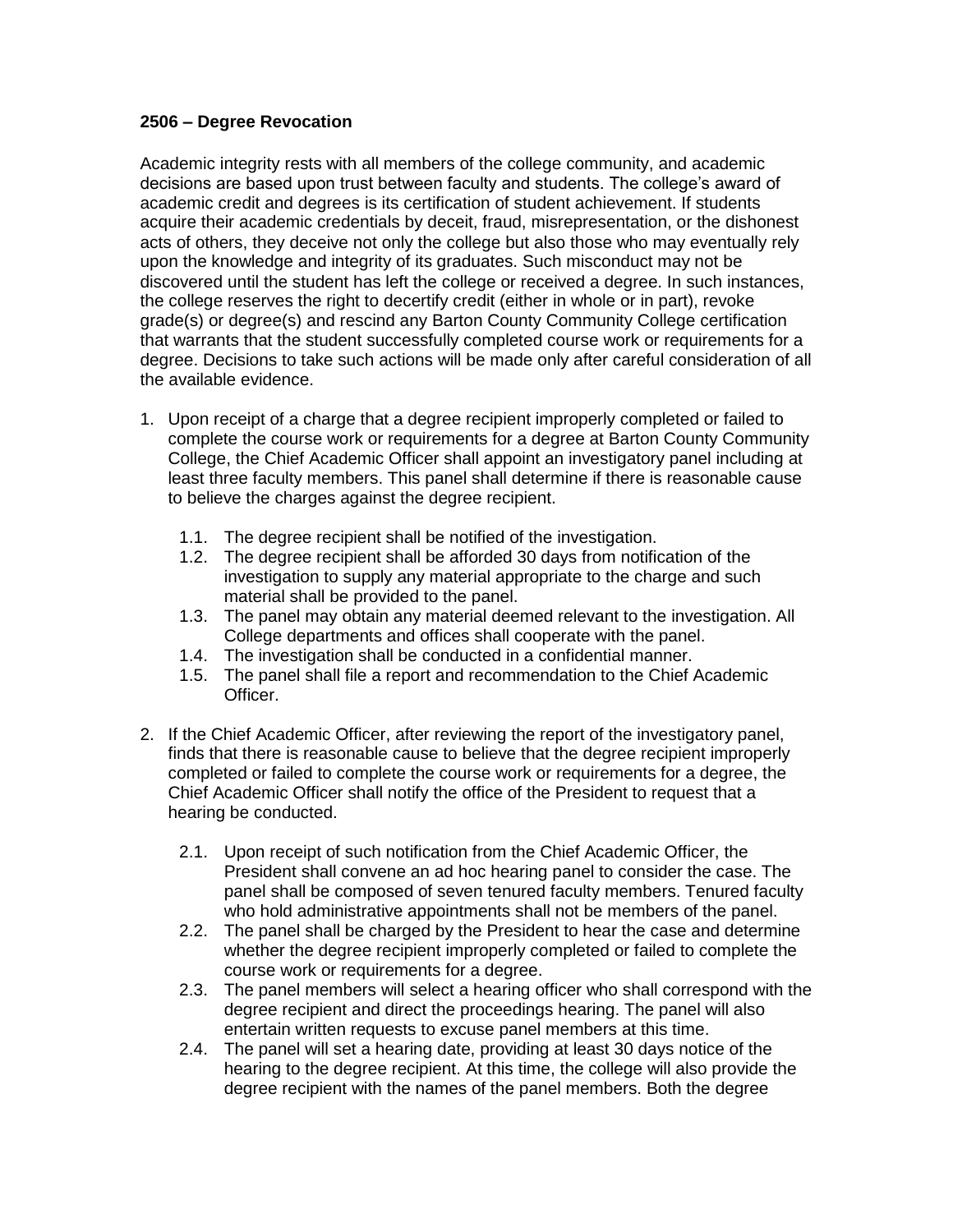recipient and college shall exchange copies of all documents to be introduced at the hearing at least 15 days prior to the hearing.

- 2.5. The degree recipient shall have the right to have an advisor present, who may be an attorney, to participate in the hearing. Any cost required shall be the responsibility of the student. In the event that the degree recipient is represented by an advisor, the college may also be represented by counsel who may also participate in the hearing. Any expense incurred shall be the responsibility of the degree recipient.
- 2.6. The formal rules of evidence shall not apply to the proceedings. Any participant who becomes disruptive or engages in harassment may be asked to leave the hearing.
- 2.7. The panel, at its discretion, may conduct a pre-hearing conference with the degree recipient. The degree recipient may be accompanied by an advisor.
- 2.8. The Chief Academic Officer shall present the charge at the hearing, including the material considered by the investigatory panel.
- 2.9. The degree recipient shall be afforded an opportunity to present any and all relevant evidence, including relevant witnesses and cross-examine any witnesses presented by the Chief Academic Officer. The panel members may question the witnesses. Opening and closing statements in this order will be allowed: the Chief Academic Officer, the college's legal counsel and the degree recipient and/or the advisor.
- 2.10. The panel will provide for the hearing to be recorded by tape recorder or stenographer. A copy of the recording shall be provided to the degree recipient or the advisor at the person's own cost upon request.
- 2.11. After hearing the case, the panel shall render a decision regarding the allegation. If the panel finds by the greater weight of the evidence that the degree recipient engaged in misconduct concerning the degree, certification or course work, the panel shall recommend an appropriate sanction to the President.
- 2.12. Sanctions may include revocation of grade(s), the degree, decertification of credit and/or rescission of certification.
- 3. If the panel finds against the degree recipient, the degree recipient may file an appeal to the President within 15 days of the panel's decision.
	- 3.1. Appeals must be in writing and include the degree recipient's valid mailing address. The Chief Academic Officer will be afforded an opportunity to respond to the appeal in writing. A copy of the response will be made available to the degree recipient.
	- 3.2. The only grounds for appeal are errors of due process, findings of fact not supported by the greater weight of the evidence, or discovery of substantial new facts not available at the time of the hearing.
	- 3.3. The President shall consider the appeal prior to acting upon the recommendation of the hearing panel. If no appeal is made within the 15-day requirement or if the appeal is denied, the President shall then act upon the panel's findings and recommendation.
	- 3.4. In reaching a decision, the President may review all or any part of the proceedings and shall then make a decision.
- 4. If the decision is to revoke a degree, the degree recipient's official transcript will be corrected to reflect the sanction. A corrected transcript will be forwarded to all